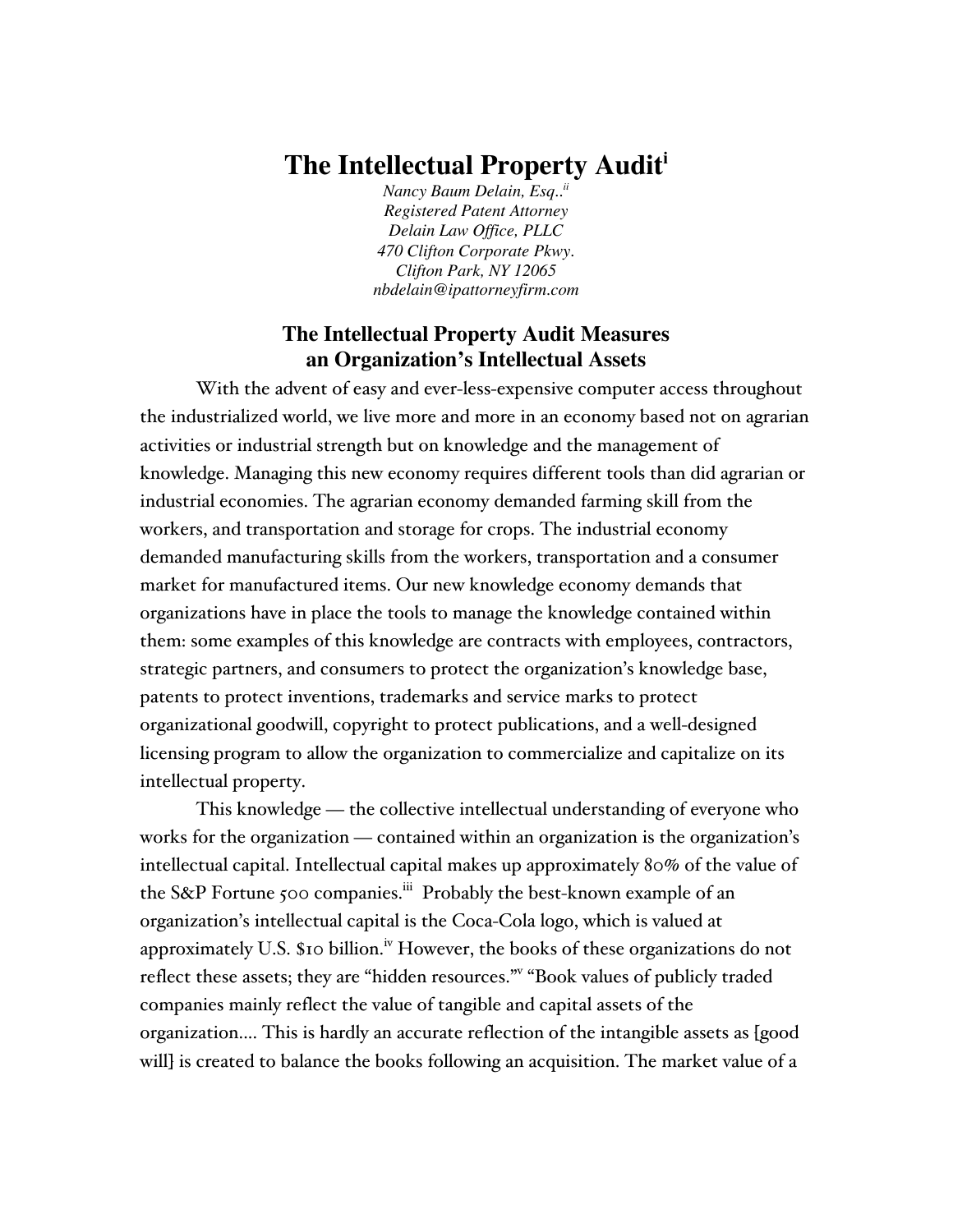organization reflects the value of a hidden resource that is recognized and valued by the market...."vi

Clearly, if an organization fails to account for 80% of its assets on its ledger books, that organization cannot provide an accurate valuation figure for investors, partners or consumers. Therefore, an organization must account for those intangible assets that do not appear on the ledger books but which make up so much of the organization's market worth. It does so through an intellectual property audit.

# **The Intellectual Property Audit**

One traditional definition of an intellectual property audit is "a cataloging of a organization's intellectual property assets."<sup>vii</sup> It is required for an organization to meet its due-diligence requirements for mergers, acquisitions, or other transfers. Today, organizations see an intellectual property audit not only as a balance sheet for intangible assets but also, more importantly, as a self-evaluation that the organization constantly and consistently engages in to determine the value of its own assets, determine how to best capitalize on those assets, and keep abreast of the changing values of its assets in the face of the ever-changing economic and legal ecosphere.

## **Who Should Conduct an Intellectual Property Audit?**

"Intellectual property audit" is perhaps something of a misnomer. It indicates that the audit is a mere counting up of assets, and the person conducting the audit merely adds up the intellectual property found in the organization and reports the value. Nothing could be further from the truth. An intellectual property audit is an inherently legal undertaking $^{\text{viii}}$ , and should therefore be performed by a team consisting of at least an attorney with expertise in the law of intellectual property, either in-house or outside counsel, or by the in-house personnel of the organization, if they have sufficient knowledge of the organization's intellectual property to perform the activities required for an intellectual property audit of the organization. An intellectual property audit is not an accounting function. The intellectual property audit is an assessment of the legal status and value of an organization's intellectual property, especially targeting those areas where the marketing and management goals of the organization and the existing protection of the organization's intellectual property are somehow not well suited to each other. The attorney or attorneys and other team members (the team might consist of the intellectual property attorney and at least one representative from each of the management, marketing and technology areas<sup>ix</sup>; because of the inherent legal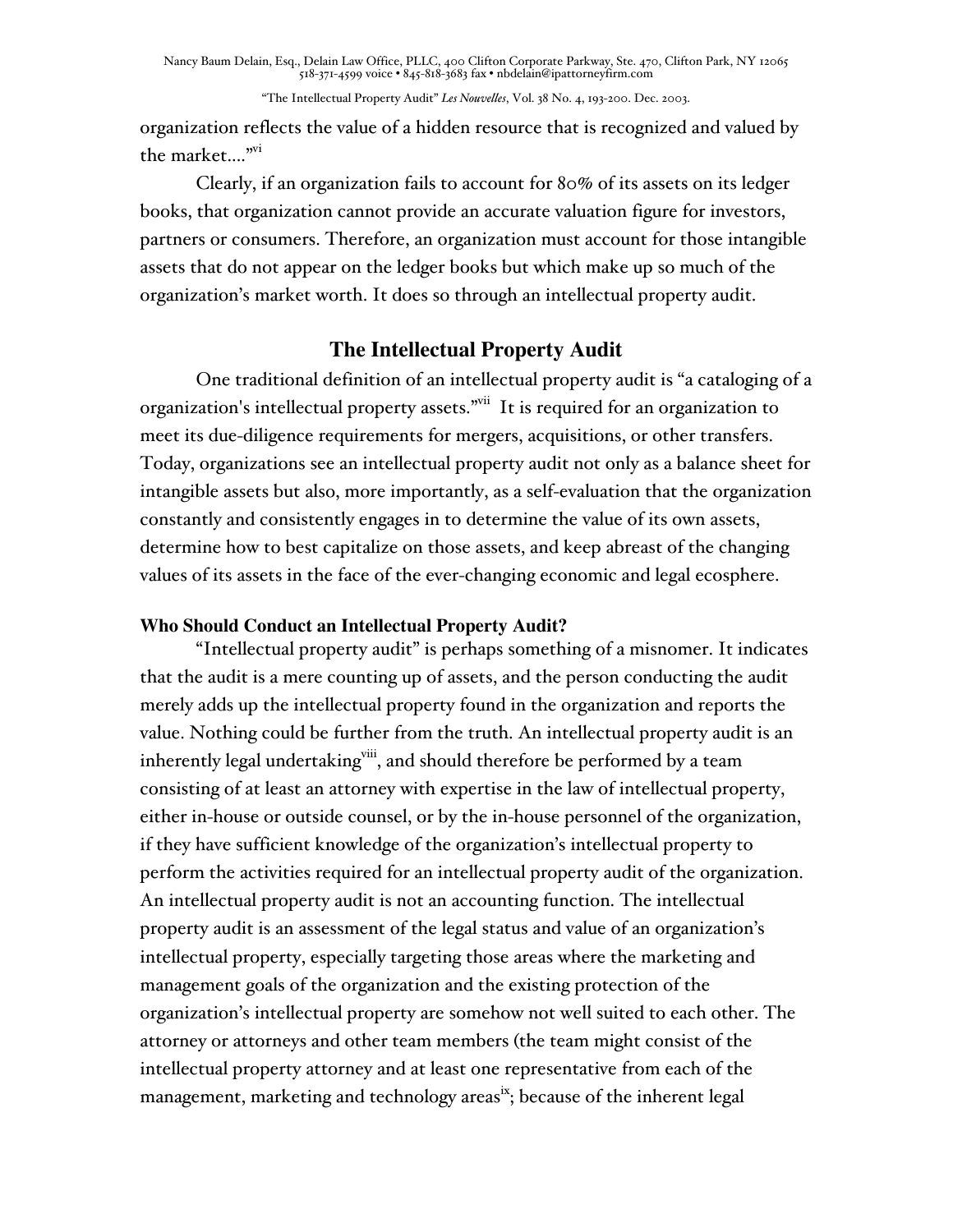"The Intellectual Property Audit" *Les Nouvelles*, Vol. 38 No. 4, 193-200. Dec. 2003.

significance of the intellectual property audit, at least one member of the team must be an intellectual property attorney) selected to perform the audit should therefore have some expertise with the organization's technology, the marketing and management goals of the organization, and have some familiarity with what is involved in intellectual property protection: prosecution of the registration application, maintenance of the property, and on through defense of the intellectual property through litigation and the appellate process.

#### **When to Conduct an Intellectual Property Audit**

When should an organization consider conducting an intellectual property audit? Attorney Leslie J. Lott has identified several appropriate times in the life of an organization for intellectual property audits<sup>x</sup>; in this subsection, I borrow heavily from her listing and commentary.

#### *New Intellectual Property Management*

If the organization has new intellectual property management, the new intellectual property manager should have a thorough intellectual property audit performed to become familiar with the status of the portfolio.

#### *Merger, Acquisition, Significant Stock Purchase*

A significant corporate change (merger, acquisition, significant stock purchase) can impact intellectual property ownership; this is another signal for an intellectual property audit.

#### *Transfer or Assignment of Interest in Intellectual Property*

A transfer or assignment of intellectual property from one organization to another calls for an intellectual property audit of both organizations' intellectual property. Here, the intellectual property audit allows the organizations to be sure the transfer or assignment meets the interests of both by ensuring that the intellectual property is properly protected and enhances the acquiring organization's existing intellectual property interests, and that the intellectual property does not leave any unplanned vulnerabilities for the organization transferring the interests.

#### *Licensing Program*

An intellectual property audit should be performed when an organization sets up an intellectual property license or licensing program, and on a regular basis thereafter. This is important whether the organization is the licensor or the licensee. If the organization licenses its intellectual property to others, it must of course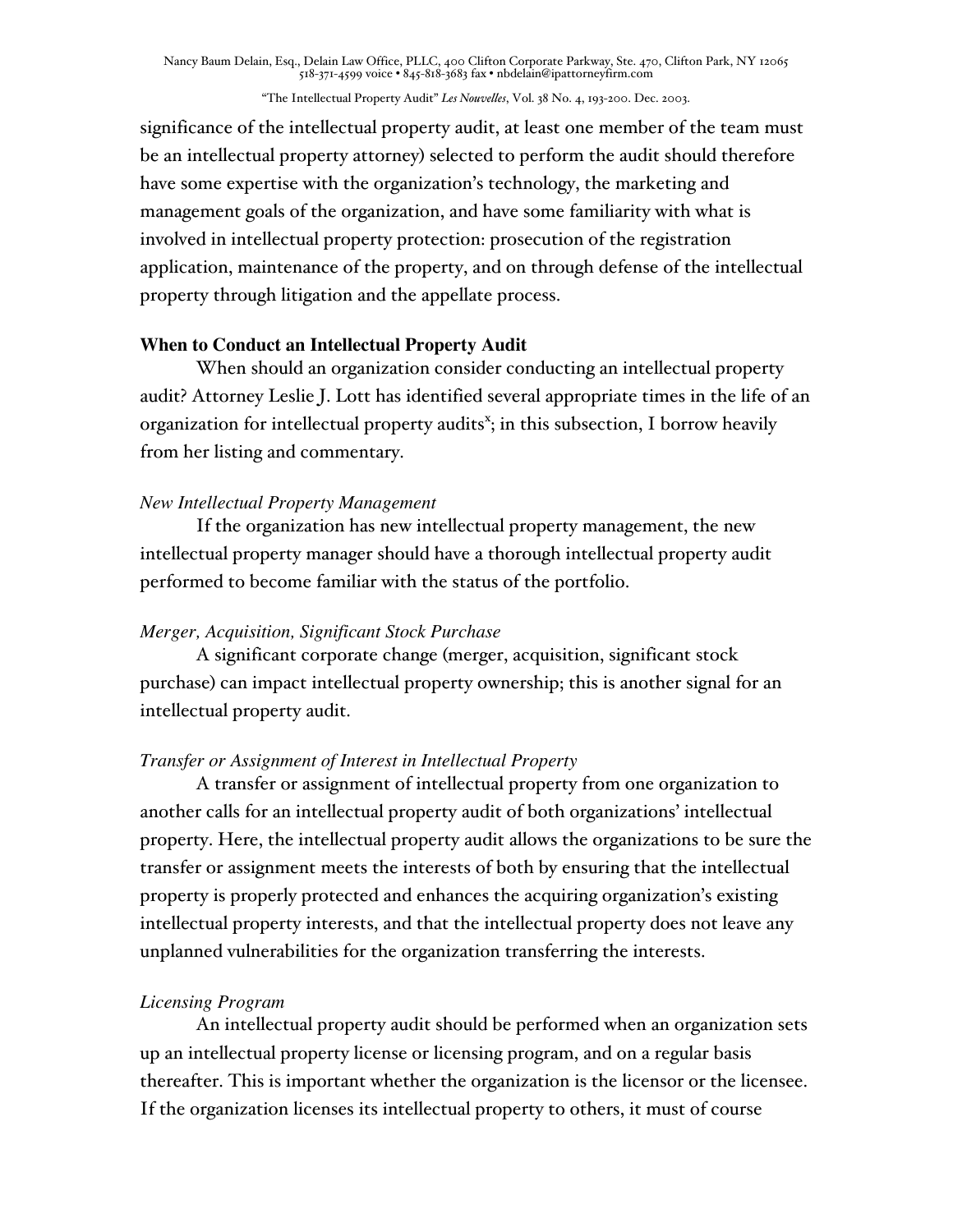actually own the intellectual property that it is licensing. Also, there must be no existing licenses that would interfere with the proposed new license.

If the organization is the licensee, obtaining the intellectual property rights of another, the audit determines that the scope and extent of the license to be obtained is adequate for its purposes.

#### *Significant Change in Law*

A significant change in case or statutory law may require an organization to re-evaluate its intellectual property.

One such change in statutory law occurred when Congress passed the federal anti-dilution statute. This change in the law significantly impacts the analysis of the potential liability of an organization for infringement of the trademarks of others and also affects the analysis of whether or not others are infringing the organization's rights.

Three examples of case law which arouse the need for an intellectual property audit are the *Qualitex* case (which deals with the protection of color as a trademark), the *Sony* case (which deals with the question of whether a device that can be used for copyright infringement is itself an infringement of copyright), and the *Festo* case (which deals with the Doctrine of Equivalents in patent prosecution).

## *Financial Transactions Involving Intellectual Property*

Financial transactions involving intellectual property might include loans, public offerings, private placements, or any other transaction which directly involves an organization's intellectual property, or in which the intellectual property of the organization is or could be significant.

## *New Client Program or Policy*

An organization should conduct an intellectual property audit in connection with new programs or policies, such as an aggressive foreign filing program, new marketing approach or direction, expansion of a product line or services, corporate reorganization, or any other corporate change that could affect the interaction between the organization's intellectual property and the marketplace.

#### **Focus of an Intellectual Property Audit**

Each intellectual property audit should focus on four key areas. First, the attorney performing the audit needs to *identify all the intellectual property assets* within the organization being audited. Second, the attorney must *identify any problems* that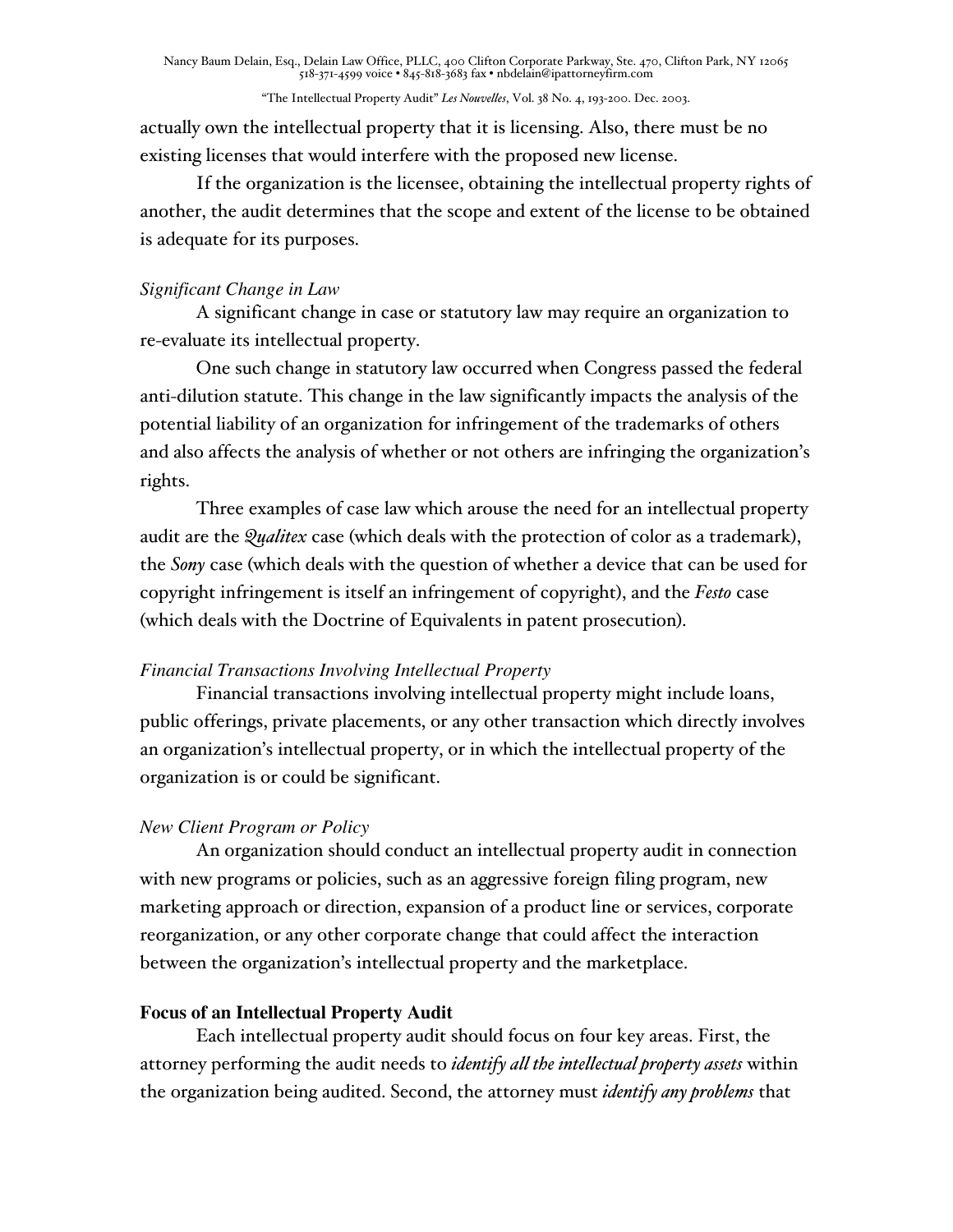"The Intellectual Property Audit" *Les Nouvelles*, Vol. 38 No. 4, 193-200. Dec. 2003.

exist with the intellectual property ownership. Third, the attorney must *identify any defects in title* or enforceability of the organization's intellectual property. Finally, the attorney must *identify any unprotected intellectual property assets*.

#### *Identification of Intellectual Property Assets*

In identifying all of the intellectual property assets of a organization, an attorney focuses on "...identifying the intellectual property subject matter, how it works, and how it is manifested in the organization."<sup>xi</sup> Different types of organizations stress different types of intellectual property, depending on the organization's purpose. An artistically based organization should have copyright protection in place, but may have very few, if any, patentable inventions or trade secrets. A technology-based or manufacturing organization, on the other hand, should rely heavily on patent and trade secret protection and less on copyright protection. Most organizations are likely to have logos and other trademark items.

#### *Identification of Intellectual Property Problems*

To identify any problems that may exist with the organization's intellectual property ownership, the attorney performing the intellectual property audit attempts to trace the chain of ownership of intellectual property back to its creation. The attorney looks for assignment agreements from employees, former employees, contractors, strategic partners, acquired companies, and others who may have rights in the intellectual property if not assigned. This is especially true for patents, where, in the United States, the inventor owns all rights to "... exclude others from making, using, offering for sale, or selling the invention throughout the United States or importing the invention into the United States, and, if the invention is a process, of the right to exclude others from using, offering for sale or selling throughout the United States, or importing into the United States, products made by that process, referring to the specification for the particulars thereof."<sup>xii</sup> It is possible in some other countries for an organization to be named as the inventor on a patent; in the United States, the inventor must be one or more human beings<sup>xiii</sup> who may then assign rights in the patent to an organization. $^{\mathrm{xiv}}$  It is also true in copyrights, where independent contractors and consultants retain copyright to materials fixed in a tangible medium unless otherwise agreed.

The attorney performing the intellectual property audit also looks at the agreements that exist between the organization's employees and the employees' former employers. New hires can present a problem with intellectual property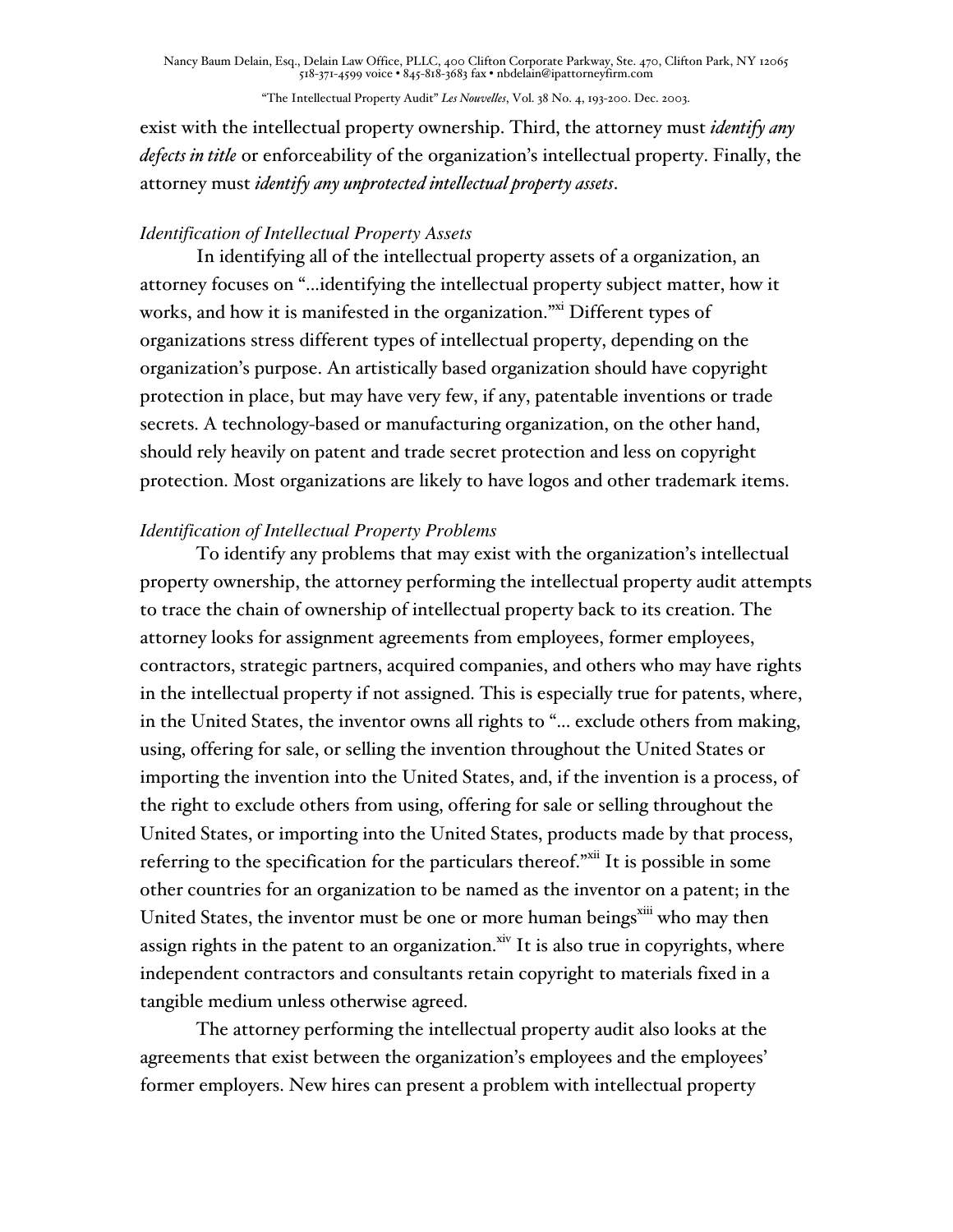ownership if they would violate a previous employer's noncompete/ nondisclosure contracts by assigning the rights to any new inventions to their current employer. Hence, the intellectual property attorney must investigate the employees' prior noncompete/nondisclosure agreements.

#### *Identification of Defect in Intellectual Property Title or Protection*

The attorney performing the intellectual property audit should identify any asset that is entitled to more protection than the asset currently enjoys. In some cases, such as in patents, key protection can be lost forever if the organization postpones the decision to pursue the registration for too long. This is often a problem in that the invention, while it should be perfectly patentable, has hit the statutory bar in the patent law because the inventor disclosed or used the invention in public more than one year before the organization applied for the patent. Or, an inventor may regard her invention as perfectly obvious when it is actually patentable. The attorney can also identify valuable trade secrets that the organization should protect more carefully than it does.

## *Identification of Unprotected Intellectual Property Assets*

Often, copyright and trademark protection may be based only on common law because the owner fails to register the intellectual property with the appropriate agency. Or, an inventor may invoke a statutory bar of the patent law inadvertently and render his invention unpatentable. This can cause problems down the road for the organization when it tries to enforce its intellectual property rights because certain intellectual property rights (patent rights especially) are unenforceable unless the asset is registered with the proper governmental agency or agencies. Ultimately, lack of registration of a piece of intellectual property can lessen the value of the intellectual property itself. The attorney must identify any of these problems and bring them to the organization's attention. The organization then may wish to remedy a problem if it can (in the case of patent registration, the organization may be unable to obtain registration due to the one-year statutory bar). The attorney should also identify any issues with recording of licensing or change in ownership of intellectual property. An organization's failure to record such changes can result in a second licensee taking priority over the organization as first licensee if the organization fails to provide notice via registration. In US patent law, this notice has a 90-day look-back period. Proper registration also ensures that full remedies are available for infringement.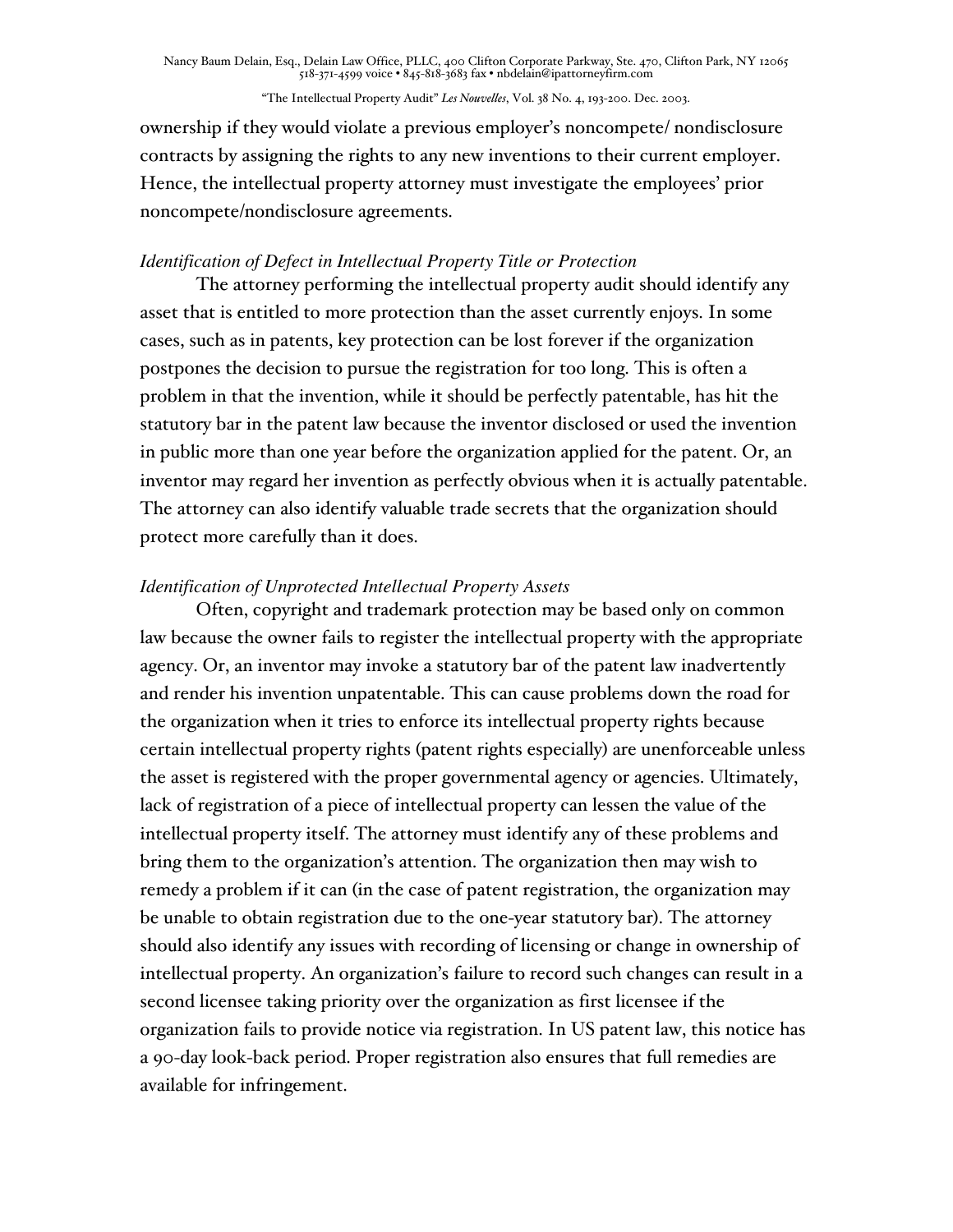"The Intellectual Property Audit" *Les Nouvelles*, Vol. 38 No. 4, 193-200. Dec. 2003.

## **Intellectual Property Audit Breakdown**

An intellectual property audit breaks down into nine areas that the intellectual property attorney should examine: patents, contracts with independent contractors, employment contracts, trademarks, licenses, trade secrets, copyrights including organization handbooks, training, and inventions. $^{\mathrm{sv}}$  Each area has its own requirements that must be monitored through an audit.

The attorney should first notify everyone who may be involved that the audit is about to take place. She then interviews the technical, legal, managerial, and human resources people to collect information on "...licenses, research and development reports, employee and contractor confidentiality and assignment agreements, and employee invention disclosure statements."<sup>xxvi</sup> Based on the information thus obtained, she then documents the status of the organization's intellectual property.

#### **Inventions**

Inventions are the first step in the development of potentially very valuable intellectual property. The attorney performing the audit should determine whether the organization is even aware of all the inventive activity carried out within its walls. Does the organization "harvest" its inventions (i.e., require disclosure of inventions and review disclosed inventions for patentability)? Is there an inventor incentive program in place? Does the organization monitor its employees' inventive activity in other ways, such as having the in-house counsel "manage by meandering," that is, walk through the laboratories and other workspaces of the potential inventors and talk with them? The attorney performing the intellectual property audit should identify any weaknesses in the organization's "harvesting" of inventions and bring them to the attention of management at a level where they can be addressed.

#### **Patents**

Once an invention is disclosed, the organization must determine whether to obtain a patent on it, and in which country or countries a patent would be most valuable to the organization. Obtaining patent protection requires that the organization be aware of new innovations that occur in the research and development process.<sup>xvii</sup>

In the United States, the patent law is set forth in Section 35 of the United States Code. That law provides that an invention must be of patentable subject matter, original, novel and nonobvious to be eligible for patent protection.<sup>xviii</sup>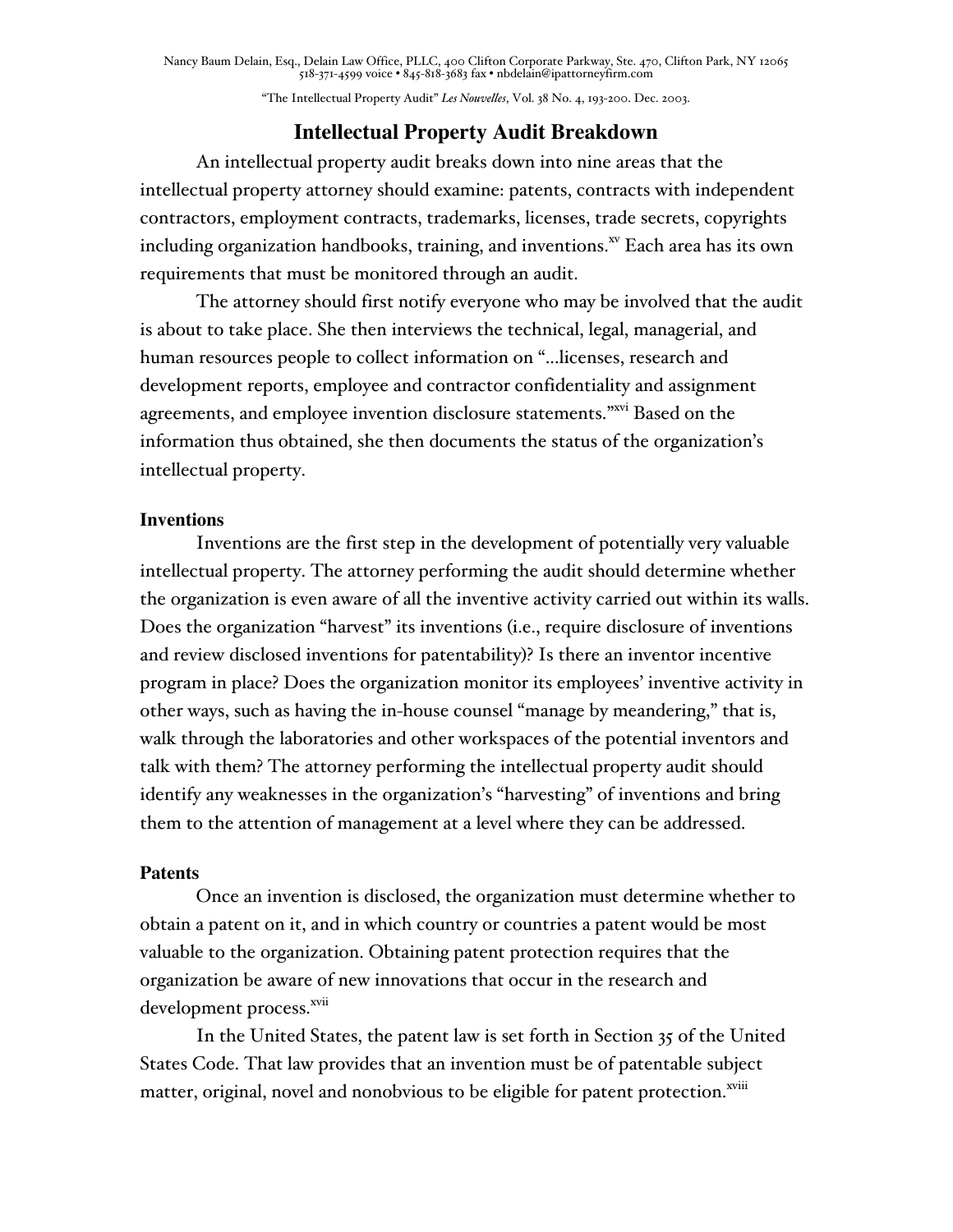"Patentable subject matter" is defined in the code as "processes, machines, manufactures, and compositions of matter."xix

The attorney determines whether the organization's R&D staff maintains proper records of new developments that are reviewed and witnessed at regular and frequent intervals, thereby providing documentation for patentability determinations, and whether the organization observes the statutory time limits for patenting new inventions. If, for example, the invention is made public more than one year before the organization applies for a patent, the organization is barred from obtaining a patent on the invention. $x$ 

The attorney also examines the organization's treatment of others' patent rights: does the organization monitor itself in the light of others' patents to reduce the potential for infringing activity? Does the organization routinely seek a patent opinion when there is the potential for infringing another's patent before they begin any potentially infringing activity?

#### **Contracts in Generalxxi**

Each contract that an organization enters into with regard to its intellectual capital must contain many elements, and parts of each contract must be individually negotiated.

Contracts, however, are expressed in language, and language is inherently prone to uncertainty in its interpretation, especially in cases where the contract's drafter had little or no part in the negotiation of the agreement. The drafter's job is to "...record exactly the transaction that the parties wish to undertake." XXXII However, the probability of achieving absolute certainty in drafting any agreement is essentially zero; it cannot be done. Definitions of terms in the contract invariably use undefined terms, and those undefined terms are often not definable.<sup>xxiii</sup> Therefore, even in the best scenario where a contract contains definitions for all its terms, the parties must still look to the judge for the reading of the contract, and then must interpret the judge's reading, and the judge cannot consider all of the evidence surrounding the contract under the parol evidence rule. Even precise contracts are therefore remarkably imprecise.

However, even under the parol evidence rule, "[a] dispute over [an] alleged conversation that resulted in the oral license [cannot be offered into evidence under the parol evidence rule but] may be resolved by proof of partial performance.... Absent other complicating facts or application of the Statute of Frauds, a court could infer from such partial performance the scope of the license,...the consideration,...and the term...."xxiv

The auditing attorney may examine the license agreements and strategic alliances between the client and another organization to be sure that the agreements cover trade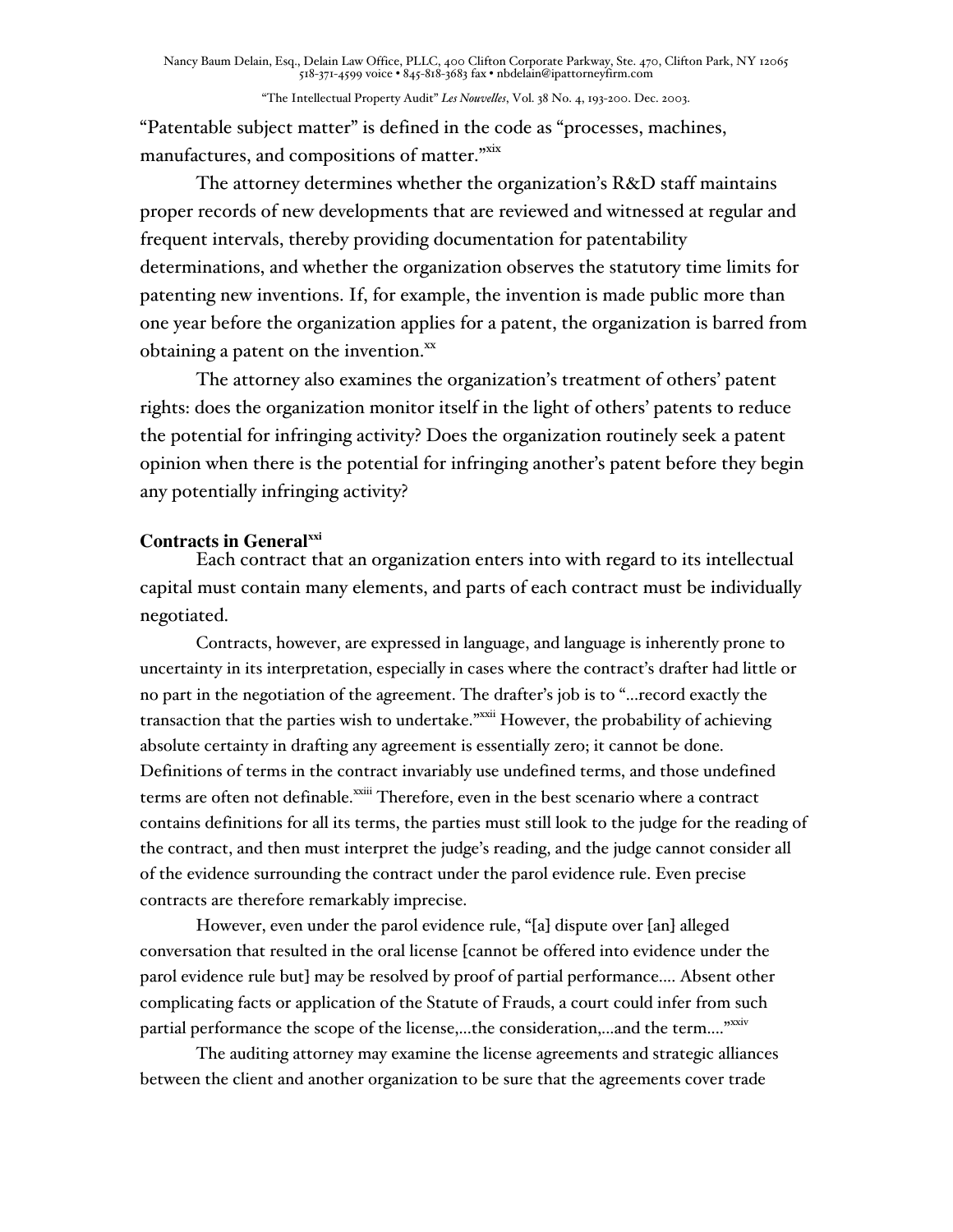"The Intellectual Property Audit" *Les Nouvelles*, Vol. 38 No. 4, 193-200. Dec. 2003.

secrecy for the client, appropriately license any trademarks or patents, and are to the client's advantage (or at least not to the client's disadvantage).

#### **Employment Contracts**

#### *Independent Contractors*

By definition, independent contractors pose a conflict for protecting an organization's intellectual assets. Independent contractors are generally experts in a particular area, and they market their expertise to many organizations. If one (or more) of those organizations has intellectual capital in something that an independent contractor has provided to them, the contractor should not be able to provide that same intellectual capital to other organizations, especially competing organizations. However, that expert still needs to make a living, and she does so by marketing her expertise.

This conflict is resolved best by having a clear contract with the independent contractor from the outset of the business arrangement, specifying who owns the expert's work product, and who owns the contractor's notes and ideas gotten while the contractor works for the organization.

One way to resolve the conflict is for the contractor and organization to agree to a shop right for the organization, wherein the contractor owns the intellectual capital, but the organization has a royalty-free license thereupon for the life of the information. This is very contractor-friendly because it allows the contractor to freely market the information to any other organization that she might contract with, but the organization can suffer from this arrangement because it cannot keep the information the contractor developed as trade secret (if the contractor assigns any invention then the organization can of course hold that patent), and therefore cannot properly commercialize any product that is derived from that information.

Another way to resolve the conflict is to "flip the coin" and give the organization full ownership of the intellectual capital that the contractor develops but allow the contractor access to all the non-trade-secret information he developed for the organization. This is excellent for the organization, but may deny to the contractor some or all of his area of expertise to market to other potential clients. Many ways exist to resolve this apparent conflict between the organization and the independent contractor. Outright purchase of information, royalties for access to information, grantbacks, agreements that change with time, sublicenses, assignments, use licenses can all be used individually or in combination to reach a mutually satisfactory agreement between the parties.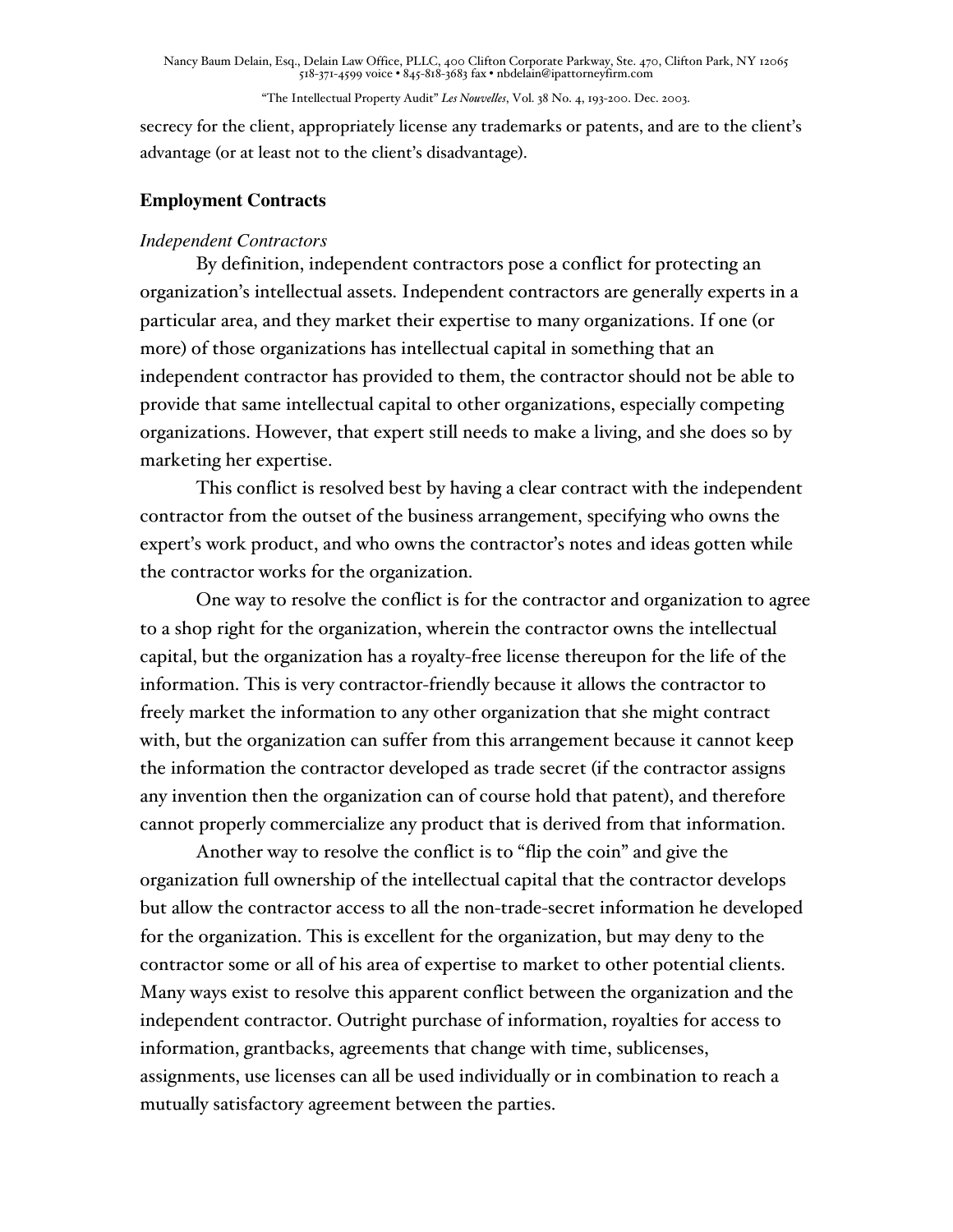Clearly, each contract with each independent contractor needs to be negotiated individually. The contract will be based on the needs of each party at the time and in the foreseeable future, and these needs change with the parties and over time.

#### *Employees*

Agreements between an organization and its employees are used routinely to protect an organization's intellectual property assets. They usually cover an organization's trade secrets, inventions and works of authorship, and are generally signed both on an employee's entrance to an organization and exit from the organization.

Employment contracts are part of the intellectual property of the organization; they delineate the protection of the organization's intellectual assets both during and after the employee's tenure. Each organization must be careful to ask each employee in an entrance interview whether she signed a non-disclosure agreement with any former employer that would be violated by the current organization's employment agreement; if she did, the current employer must modify that employee's agreement so as not to violate the former agreement.

Some employment agreements cover all trade secrets, inventions and works of authorship, whether or not related to the job the employee was hired to perform; others cover only those works created specifically for the organization while employed there; still others cover those works that the employee creates for the organization and those works that would compete directly or indirectly with any goal of the organization.<sup>xxv</sup>

The last of the above examples may be the most commonly used paradigm. The first (all trade secrets inventions and works of authorship while employed) is too broad; for example, this type of agreement could have given the valuable HARRY POTTER™xxvi franchise to an employer had author J.K. Rowling signed it while writing the novels, whether or not the employer contributed anything (such as time, equipment, artistic support, etc.) to the work. This, of course, would have led to the employer's enrichment at the employee's expense, which is not a fair outcome for the employee. The second (only those works specifically created for the organization while employed at the organization) is not broad enough to properly protect the organization; an employee who must only protect an organization's intellectual property while employed by the organization is free to leave and use the intellectual property she developed for the organization for a subsequent employer, possibly a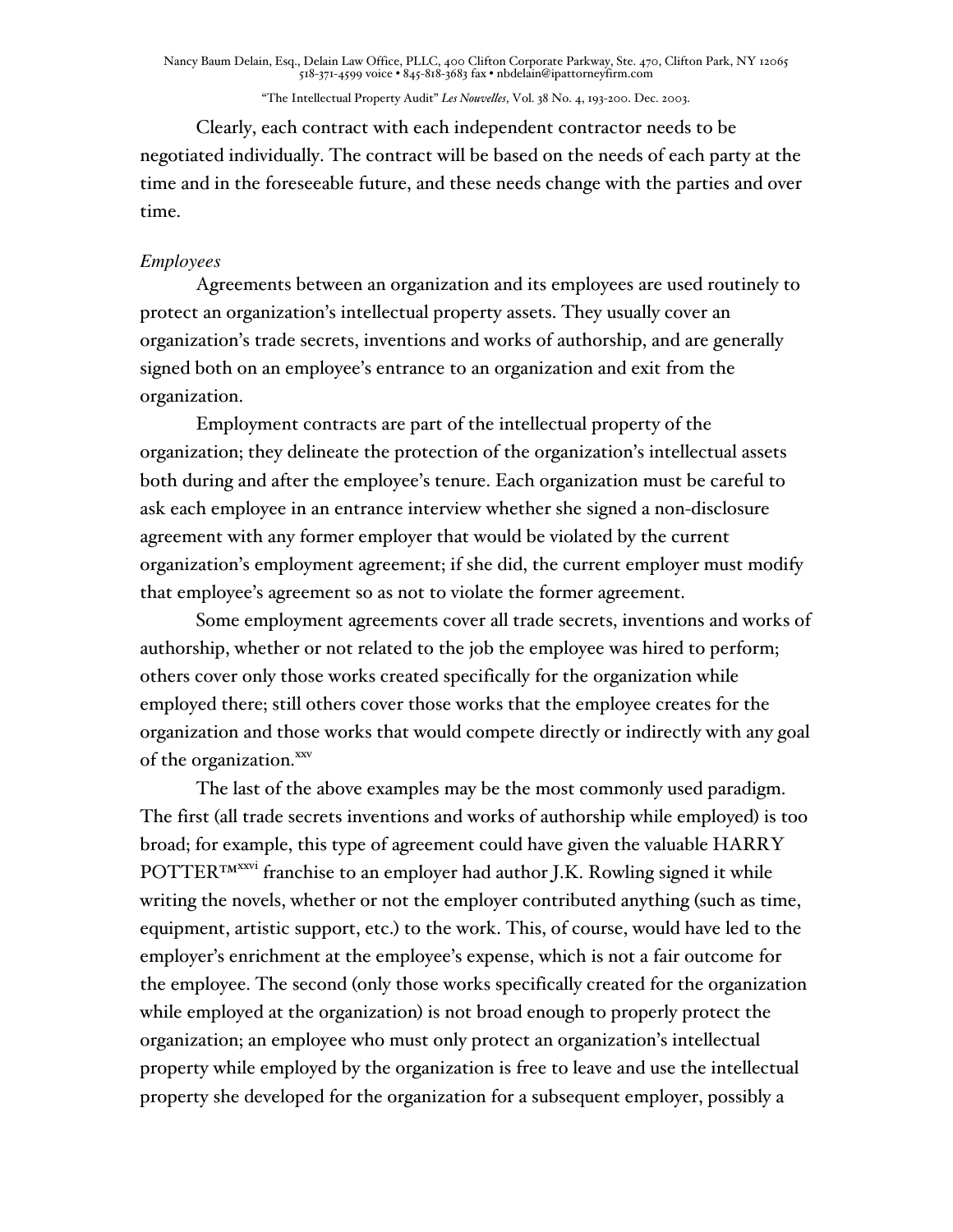competitor. The last example (works created for the organization and works that would compete with the goals of the organization) generally avoids assigning an employee's off-hours noncompeting but potentially valuable work to an employer, while protecting the trade secrets and other intellectual capital of the organization. It may therefore be most likely to be advantageous for both the employer and the employee.

The intellectual property audit can ensure that the proper protection for the organization's intellectual property is in place with the employment and independent contractor agreements. In doing so, the attorney verifies that those agreements are neither overbroad nor too narrow. If the employment agreement or the independent contractor agreement is either too broad or too narrow, the attorney can recommend changes to be made in the contract, and perhaps provide means for employees and independent contractors who signed the insufficient agreement and later left the organization to be brought under the umbrella of the new, more appropriate agreement.

The auditing attorney should examine the contracts for both independent contractors and employees to ensure that the proper protections are in place: trade secrets are not to be revealed to others without authorization, patents and copyrights are to be assigned to the organization,

#### **Trademarks**

An organization should record each assignment of a trademark with the US Patent and Trademark Office (USPTO) in language that includes the goodwill and not the trademark alone with the assignment. The attorney performing the intellectual property audit can ensure that the proper assignment is made and recorded for each mark.

It is possible for an organization to lose its rights in a trademark or service mark through abandonment of the mark, or through failure to timely file the proper documentation with the USPTO. The auditing attorney must confirm that the organization filed the required registration and maintenance documents with the USPTO and that it has used the mark continuously in interstate commerce.

It is also possible for an organization to lose its rights in a trademark or service mark through improper licensing and improper policing of its mark. If a mark has, through improper policing, become a generic descriptor for the goods, the mark is lost. "Escalator" and "cellophane" are two examples of marks that became generic and therefore lost to their owners; more current examples of marks that remain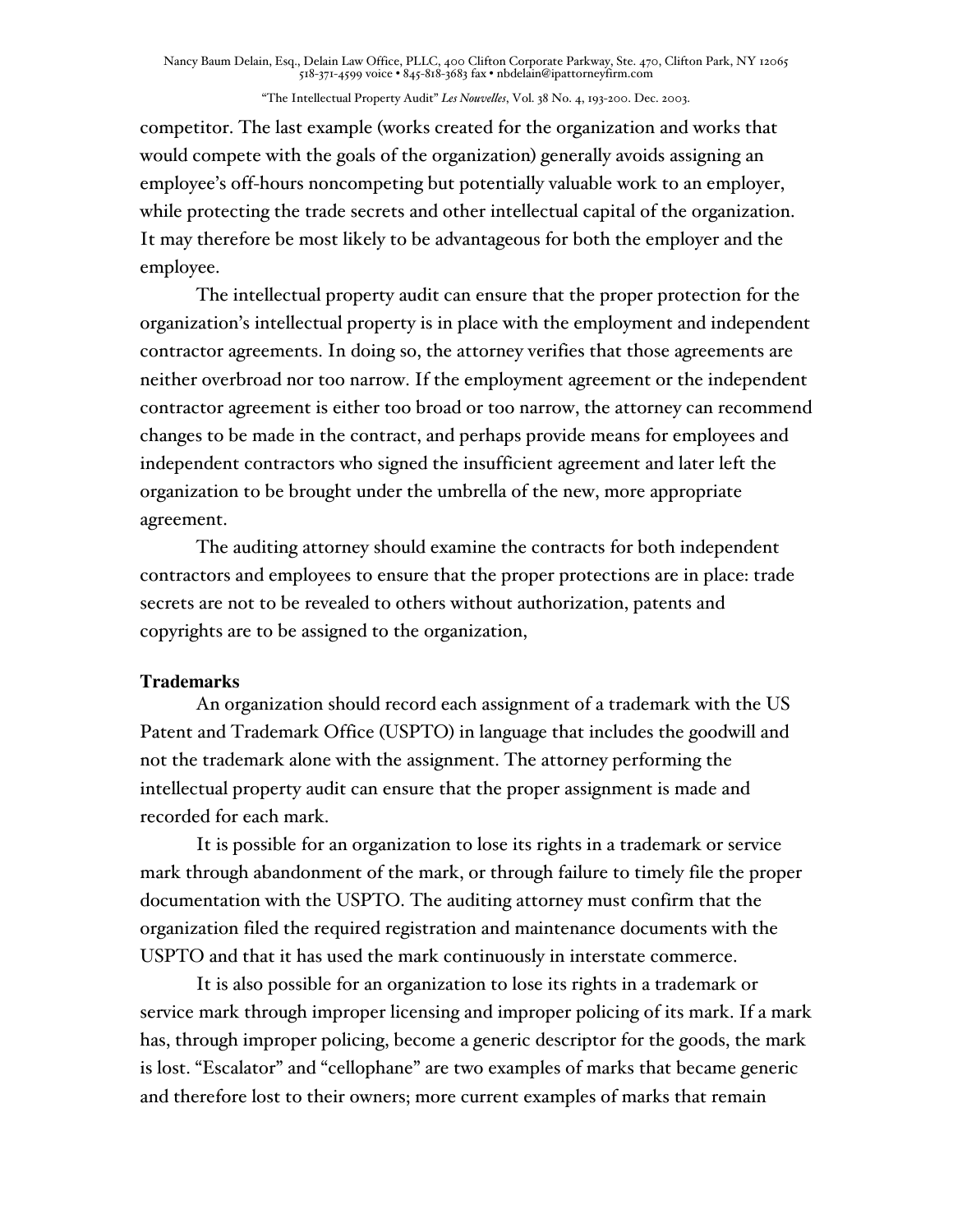marks but are endangered are Kleenex® (how often do we grab a "kleenex" from the box of another brand of tissue?) and Xerox® (have you ever "xeroxed" a page?). The auditing attorney must ensure that any danger of becoming generic is addressed promptly and vigorously. Xerox Corp. and Kimberly-Clark (the makers of Xeroxbrand photocopiers and Kleenex-brand tissues, respectively) spend millions of dollars annually to protect their marks.

The current registrations must cover the organization's current trademarks, logos, slogans, and brands. By examining the packaging of the goods, the attorney can determine whether the currently registered marks match the currently used marks. The attorney should bring any discrepancy to the attention of the client.

## **Licenses**

Licensing of intellectual property is one of the most efficient ways to capitalize on an intellectual asset. This means that the intellectual asset must be well protected by a license agreement. The full extent of a licensing agreement is beyond the scope of this work; it is a complex contract that should be negotiated on an individual basis.

The intellectual property attorney should make to make the following determinations with respect to the license contract.

Is this an express license?

Licenses may be express or implied. An express license is a statement by the licensor that the licensee has certain rights to use intellectual property owned by the licensor. If the statement is written down and signed by both parties, then that writing provides strong evidence of the existence of a contract.

An implied license may arise from any one of a number of situations. They may be imposed by the courts based on the actions of the parties, or the parties may create the implied license without taking the matter to court by simply continuing to act as though a license exists. The intellectual property attorney might find an implied license by interviewing research personnel to see if they use technology from any source other than from within the organization, then tracing the ownership of any intellectual property that they use. The attorney might also find an implied license through a court's ruling in litigation involving the technology in question.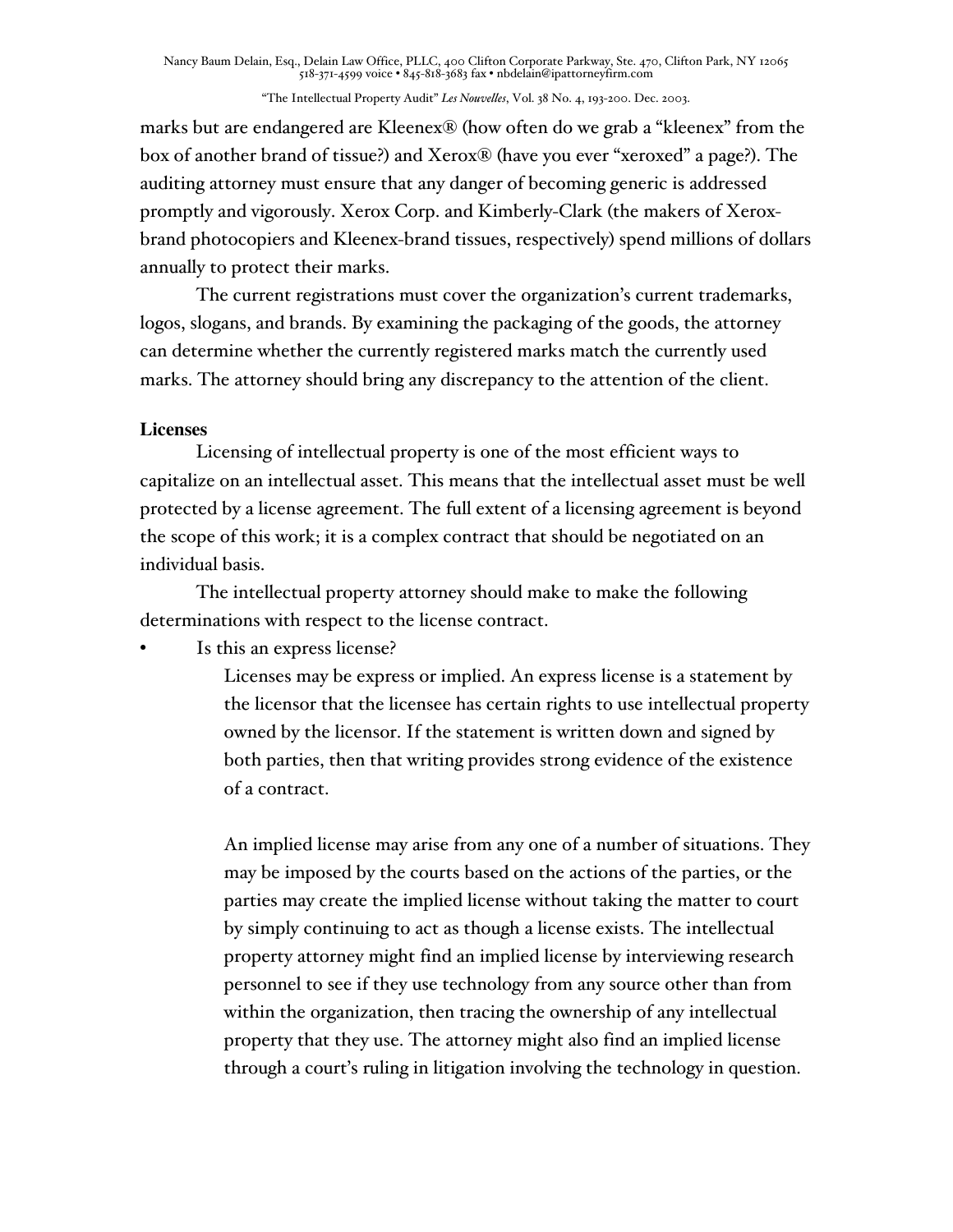#### Is there a writing?

As with all contracts, a writing is not absolutely required for a valid, enforceable bargain. In the knowledge-driven economy today, of course, most contracts are reduced to writing and signed, but an oral contract can be equally binding as a written one. Clearly a writing is far preferred in any contract situation, including an intellectual property audit, because the attorney conducting the intellectual property audit has the words of the agreement before her on the printed page.

Is a license exclusive? Is the organization that is undergoing the intellectual property audit the licensor or licensee?

> A license can be exclusive (perhaps even denying the intellectual property owner the right to use the property) or non-exclusive. An exclusive license must be careful to look to the future and leave an opening in case the license proves unsatisfactory for any reason to either party.

- Does each license contain a granting clause? Each license must contain a granting clause specifying the scope of the license and the licensee's powers with the license.
- Has the owner of the property reserved any rights? An intellectual property owner may choose to reserve, or keep back, some of the rights to the property (an example of this is the granting of a nonexclusive license).
- Does the license agreement specify who owns technology improvements? A license should specify who owns any improvements that the licensee makes in the licensed technology.
- Does the license specify royalties, payment schedules and accompanying reports?

A license should specify all royalties and payment schedules, and the accompanying reports.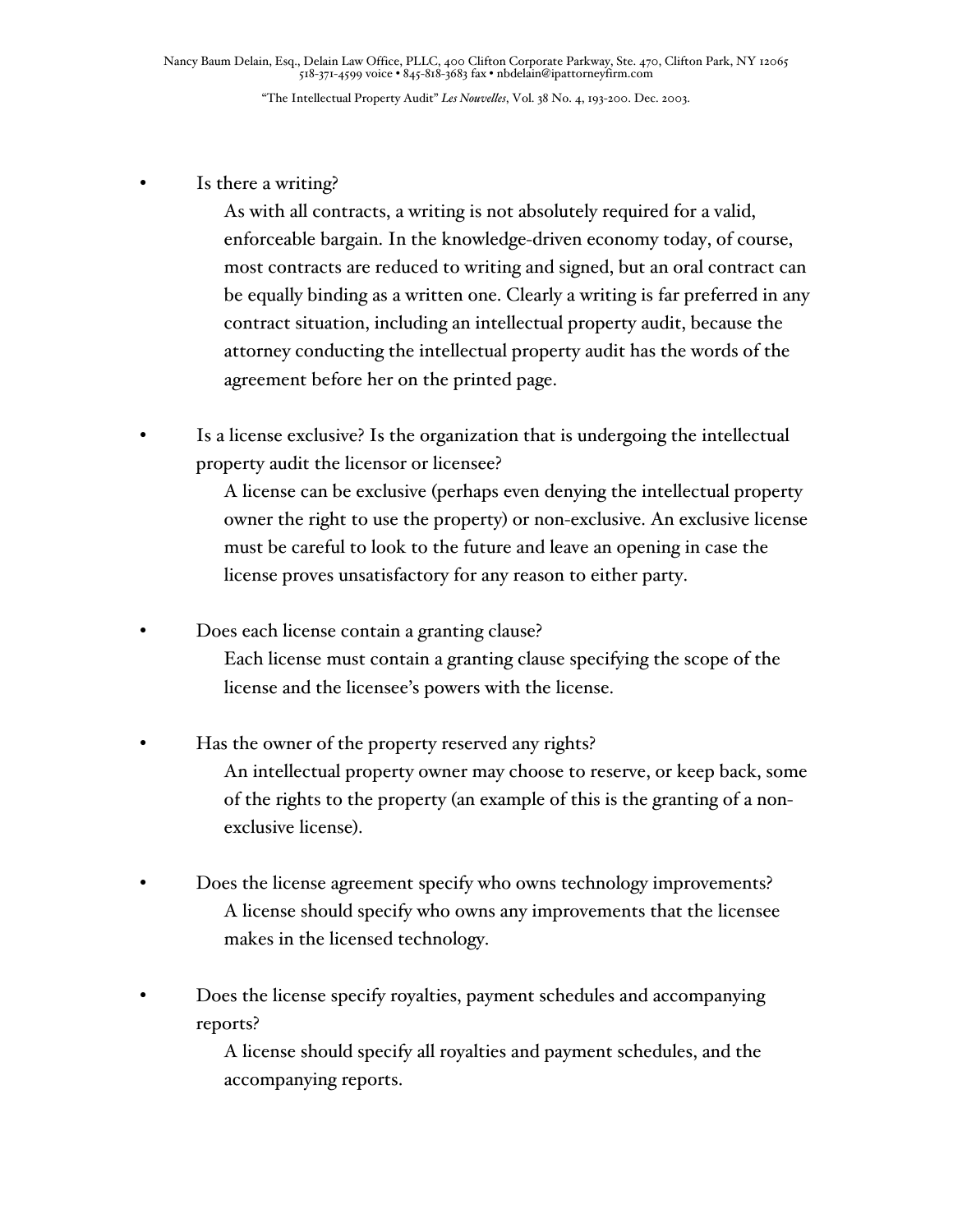• Does the license agreement contain the standard contract clauses? A license agreement should contain the standard contract clauses, such as term of the agreement, how the agreement can be terminated or modified, who defends the licensed technology in the event of litigation, whether the parties agree to arbitration before or instead of litigation, an integration clause, and so forth as needed.

#### **Trade Secrets**

Any valuable patent is contained in an envelope of undisclosed information. This envelope is the trade secret know-how that an organization develops around the use of its patented technology. It is not described in the specification of the patent because the knowledge was developed after the patent application was filed, and the patent law requires only that the best mode as of the date of filing be disclosed.

Trade secrets are protected by contracts between the organization and its employees, between the organization and its independent contractors, between the organization and its business or technology partners. The intellectual property attorney who performs the intellectual property audit should evaluate how well these agreements protect the valuable trade secrets.

#### **Copyrights, Including Organization Handbooks**

An organization's copyrights may be its most valuable asset. If the organization is based in the arts, then copyright becomes the foremost protection for its intellectual property.

Any material that is fixed and perceivable, directly or indirectly, in a tangible medium is copyrighted under the current U.S. copyright law.<sup>xxvii</sup> It is copyrighted from the moment of creation, xxviii but full protection is not available unless the work is registered in the Copyright Office at the Library of Congress. xxix The intellectual property attorney must check the status of the registration of the organization's written materials to ensure that the courts can enforce the copyright laws of the United States if those written materials are infringed.

#### **Training**

Once the intellectual property audit is complete and the recommendations made, the organization should implement a training program for all employees to ensure that the recommendations that emerged from the audit are followed. Training should take place for all levels of the organization. The organization must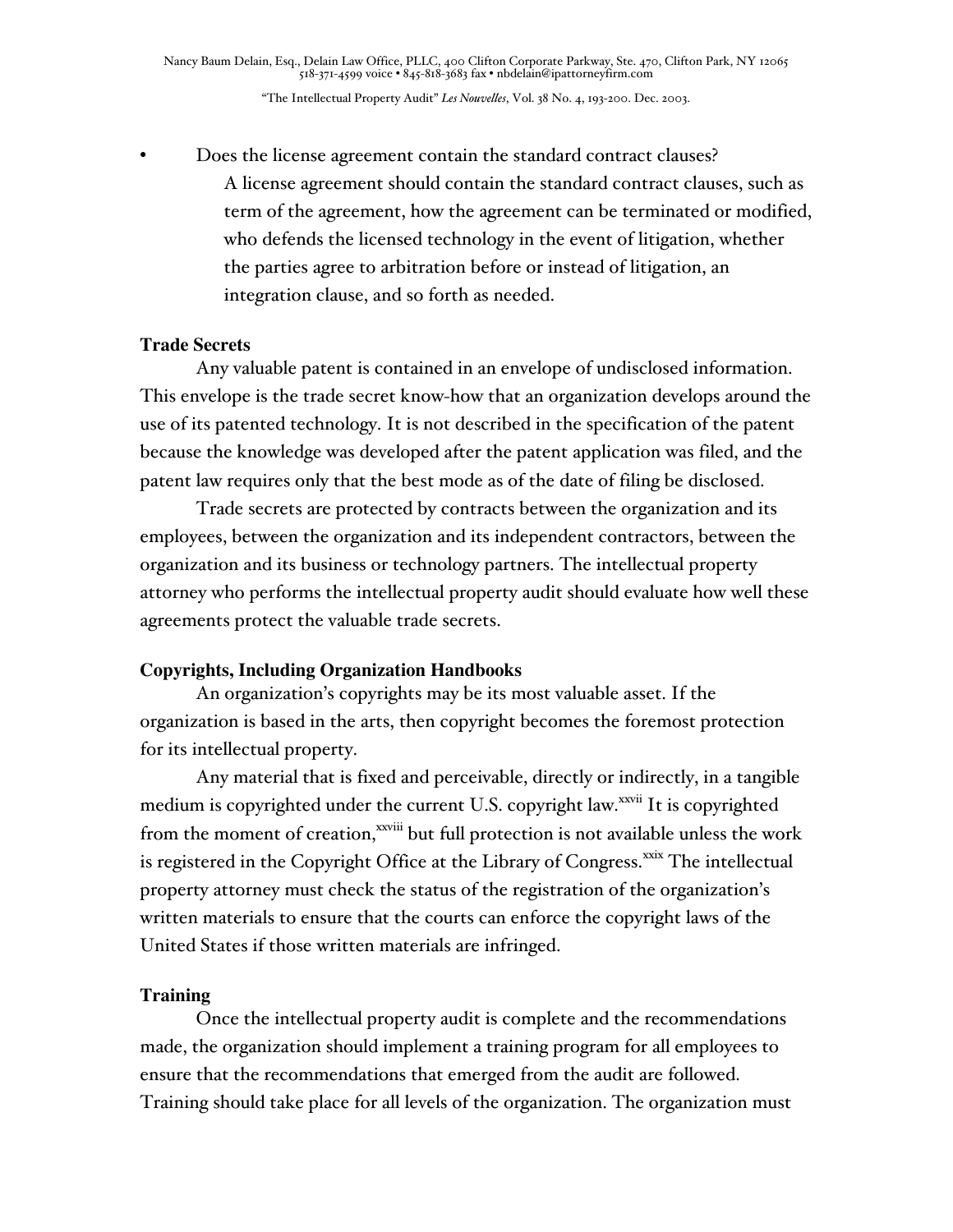"The Intellectual Property Audit" *Les Nouvelles*, Vol. 38 No. 4, 193-200. Dec. 2003.

identify those areas in which employees need training, and the level at which they need it. It then must design and deliver the appropriate training courses and materials, and design and deliver the appropriate follow-up ongoing support.

# **An Overview of How an Intellectual Property Audit Works**

The first step in performing an intellectual property audit is to develop a plan for the audit. An audit committee (usually consisting of an intellectual property attorney, a representative from management, marketing, and technology or research and development) defines the areas of inquiry and establishes the time schedule which the audit will follow. They outline the responsibilities of each member of the audit team. They then define the preliminary documents for review and decide which members of the organization — present and past — to interview. $\frac{xx}{x}$ 

The attorney develops an intellectual property database which contains, at a minimum, "...owner of the intellectual property asset, class of asset, the inventors or authors, when the asset was created or acquired, the asset's status (e.g., pending or issued patent, registered copyright, trademarks, domain names), on-going maintenance issues (e.g., payment of maintenance fees for patents, collection or payment of licensing fees), and the expiration or renewal date of the asset." XXXXi This database enables the organization to determine exactly what its intellectual property assets are and also to determine the status of each asset.

After the database has been developed, the attorney and the audit committee within the organization analyze the intellectual property and determine what action to take as to each piece of intellectual property. The committee and the attorney also identify mechanisms that the organization should use to identify and protect each new piece of intellectual property that the organization develops or otherwise acquires.

The audit team then documents the audit results and presents them to the organization, with recommendations as to where, if at all, intellectual property protection is inappropriately thin and where, if at all, protection can be reduced.

## **Benefits of an Intellectual Property Audit**

An intellectual property audit benefits intellectual property buyers, owners and investors.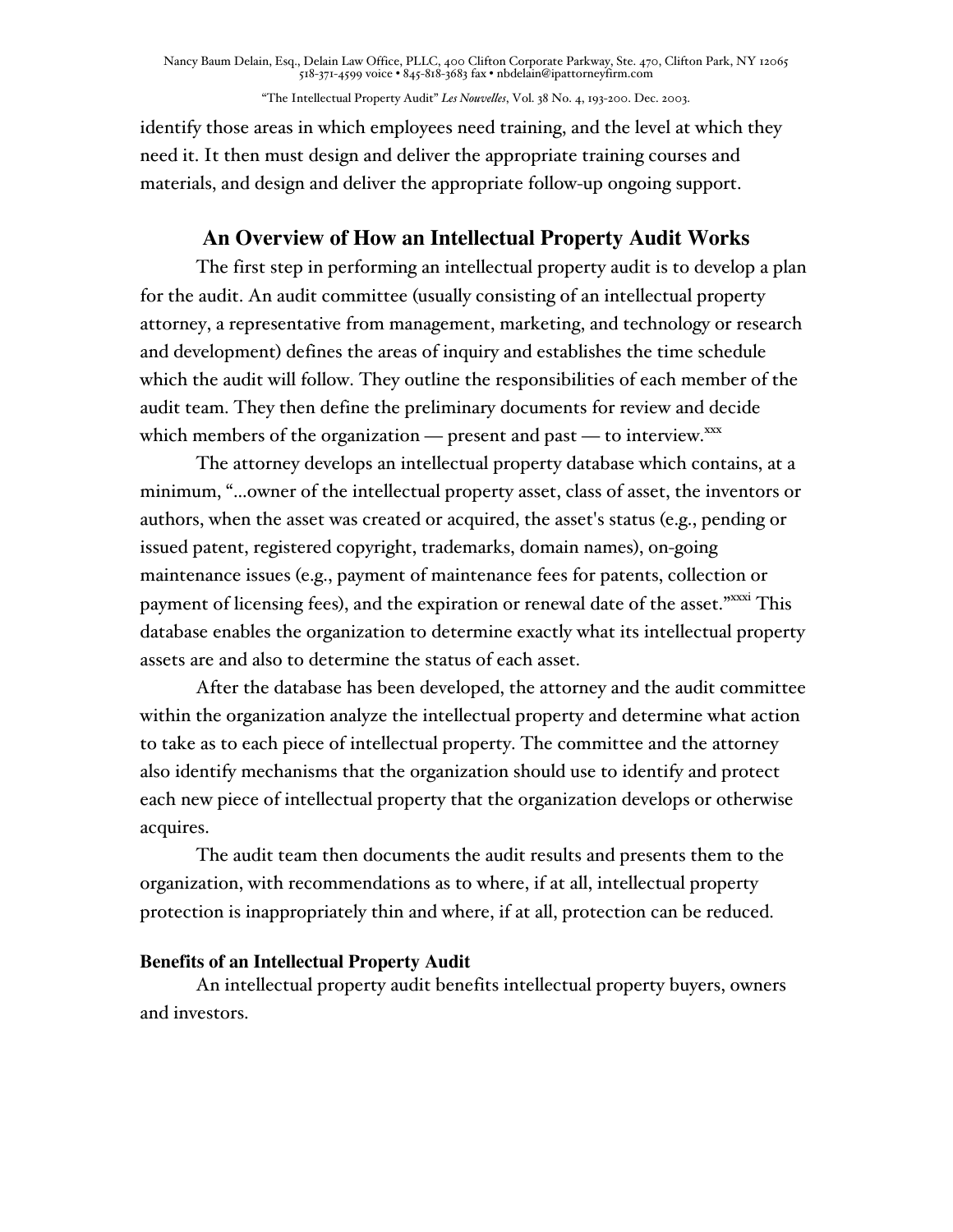#### *Intellectual Property Owners*

Intellectual property owners benefit from an intellectual property audit when they depend on that property as a component of the organization's value (the greater the dependency, the greater the value of the intellectual property audit), when they license the property out, when there is a question that may involve litigation over the property, when they sell their stock or corporate assets, or when they engage in commerce involving the property.

## *Intellectual Property Buyers*

If an intellectual property buyer is acquiring the stock or assets of a company, she should insist that an intellectual property audit be performed to determine the scope and level of protection in place and needed to make the investment worthwhile. This buyer should look at any licensing or distribution rights that are already in place in the company, and those that the company may be contemplating putting in place. The buyer is interested in determining what protections are available for the property, whether the property is adequately protected against any potential third-party claims to ownership (such as if it was developed by consultants, whether the consultant has properly assigned the property to the organization), whether the property is security guaranteeing a debt, whether needed federal and state registrations are in place and properly maintained, and, if any part was licensed or purchased from third parties, what rights to the third-party intellectual property the organization has purchased.

An intellectual property buyer may also be interested in simply acquiring rights to the intellectual property itself, without acquiring any part of the stock or assets of the organization that developed it. This buyer should look at what licenses exist already, whether trade secrets are available to increase the value of the property, whether any third party has any rights in the intellectual property that comprises any part of the property of interest, and, if so, what rights does the organization own, whether the property is in any way related to a government-sponsored activity.

## *Intellectual Property Investors*

An intellectual property investor should demand an intellectual property audit when they consider funding a start-up company or financing an existing business. Often, the intellectual property is the sole asset of a start-up company, and it often forms a major part of the value of an existing company. Due diligence requires that the investor ensure that the property is fully protected. Investors also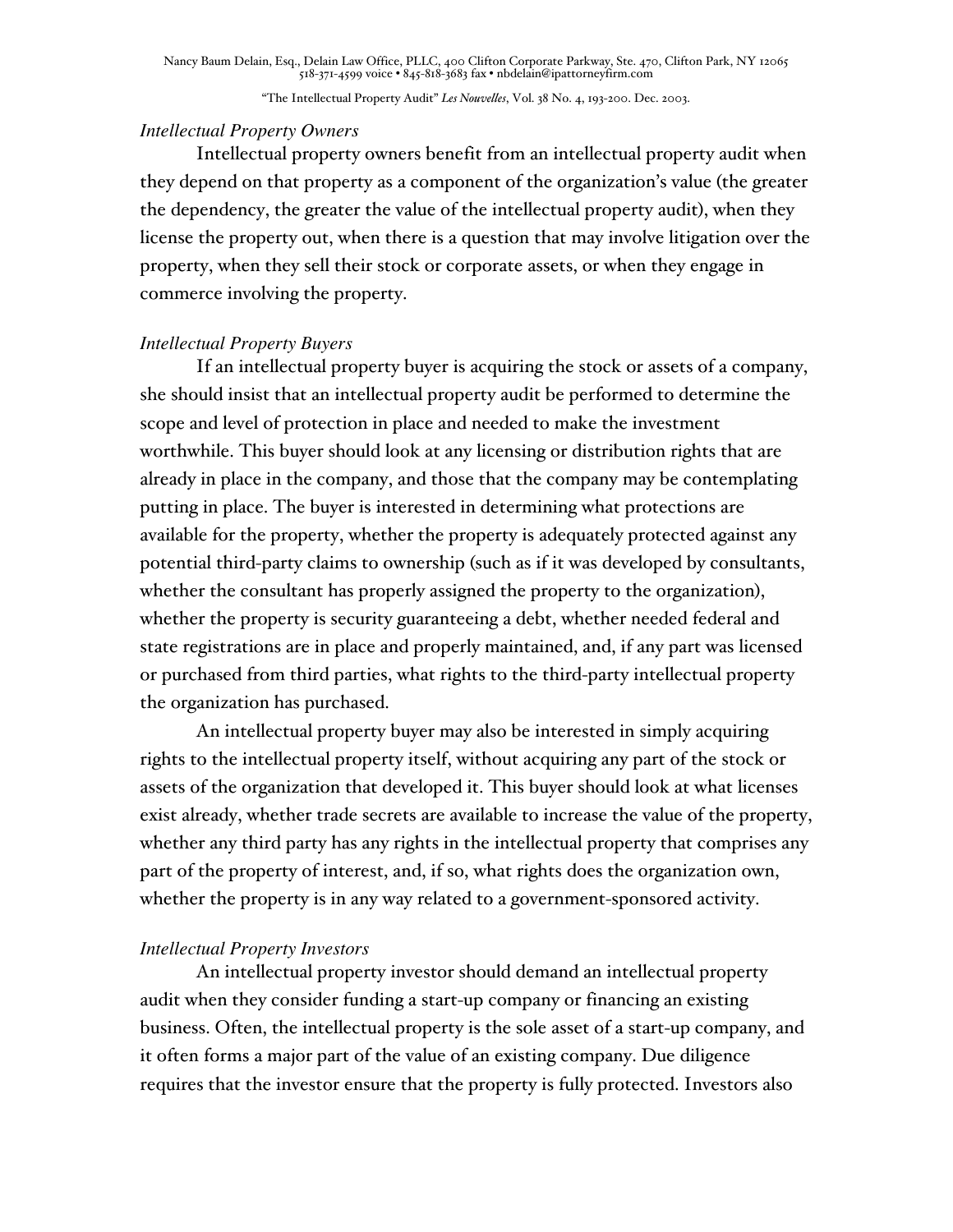"The Intellectual Property Audit" *Les Nouvelles*, Vol. 38 No. 4, 193-200. Dec. 2003.

would find the information gleaned through an audit to be useful in a debtor/creditor situation where the investor accepts an intangible asset as security on a loan.

## **Conclusion**

The intellectual property audit is a necessary and important management tool in today's knowledge economy. Indeed, it is the only way to assess the true value of an organization, and it is the only way for an organization to maintain and grow its intangible assets. Gone are the days when the corporation was valued at the price of its real and personal property. Today, managers and investors need to have a good understanding of the intangible side of the business as well as the tangible side. The intellectual property audit is the way for them to get a grip on reality.

iii Nermien Al-Ali, *Comprehensive Intellectual Capital Management*, John Wiley & Sons, ISBN 0-471- 27506-9, ©2003, quoting Karl Erik Sveiby, *The New Organizational Wealth: Managing and Measuring Intangible Resources*, Berrett-Koehler Publishers, 1997, pp. 6-7.

<sup>iv</sup> *Id.*; also, class notes, "Intellectual Property Management" course, Spring 2003, Professor Karl Jorda,<br>Franklin Pierce Law Center.

<sup>v</sup> *Id.*

 $\overline{a}$ 

vi *Id.*

vii Ron Corbett, Symposium: Exploring Emerging Issues: New Intellectual Property, Information Technology, Ron Corbett, *Symposium: Exploring Emerging Issues: New Intellectual Property, Information Technology, And Security In Borderline Commerce: Intellectual Property Strategies For Start-up E-commerce Organizations In The Post-dot-bomb Era*, 8 Tex. Wesleyan L. Rev. 643, 645 (2002).

<sup>viii</sup> John K. Halvey and Barbara Murphy Melby, "Checklists for Performing Intellectual Property Audits," *The Intellectual Property Strategist*, January 1995.

<sup>ix</sup> http://www.lawplusplus.com/column17.htm

x Leslie J. Lott: "Taking Stock of an Intellectual Property Inventory: How to Conduct an Intellectual Property Audit" http://www.patentfla.com/articles/ipaudit.htm. 1998, Lott & Friedland, P.A., Miami, FL.

<sup>xi</sup> Corbett at 652.

xii 35 U.S.C. 154. See also Herbert F. Schwartz, *Patent Law and Practice*, 3d Ed., at 39-40. BNA Books, ISBN 1-57018-240-X. ©2001.

xiii 35 U.S.C. 102(f), 116, 256.

i This article was originally written for *The Germeshausen Center Newsletter* and published in the Winter 2003 edition. It was later expanded into its present form and appeared in *Les Nouvelles*, Vol. 38 No. 4 (December 2003) at page 193.

ii The author, a New York attorney, received her J.D. from Franklin Pierce Law Center ("Pierce Law"), her Master of Science from Rensselaer Polytechnic Institute, and her Bachelor of Arts from Smith College. She concentrates her practice in the areas of intellectual property law and business law. Before entering law school, she spent many years working in business and industry as a technical documentation developer. She wishes to thank Professor Karl F. Jorda of Pierce Law for his encouragement in the writing of this paper; the student editors of the Winter 2003 edition of *The Germeshausen Center Newsletter* for their careful attention to the preliminary version of this paper which appeared in that publication (Troy Watts, J.D., Marnell Boehmer, J.D., and Michael Dirksen, J.D.). She also gratefully acknowledges Attorney Leslie J. Lott, of Lott & Friedland, P.A., Miami, FL, for kindly allowing the use of a portion of her excellent web-based article on intellectual property audits as the basis for a subsection of this article (see Endnote X, *infra*).